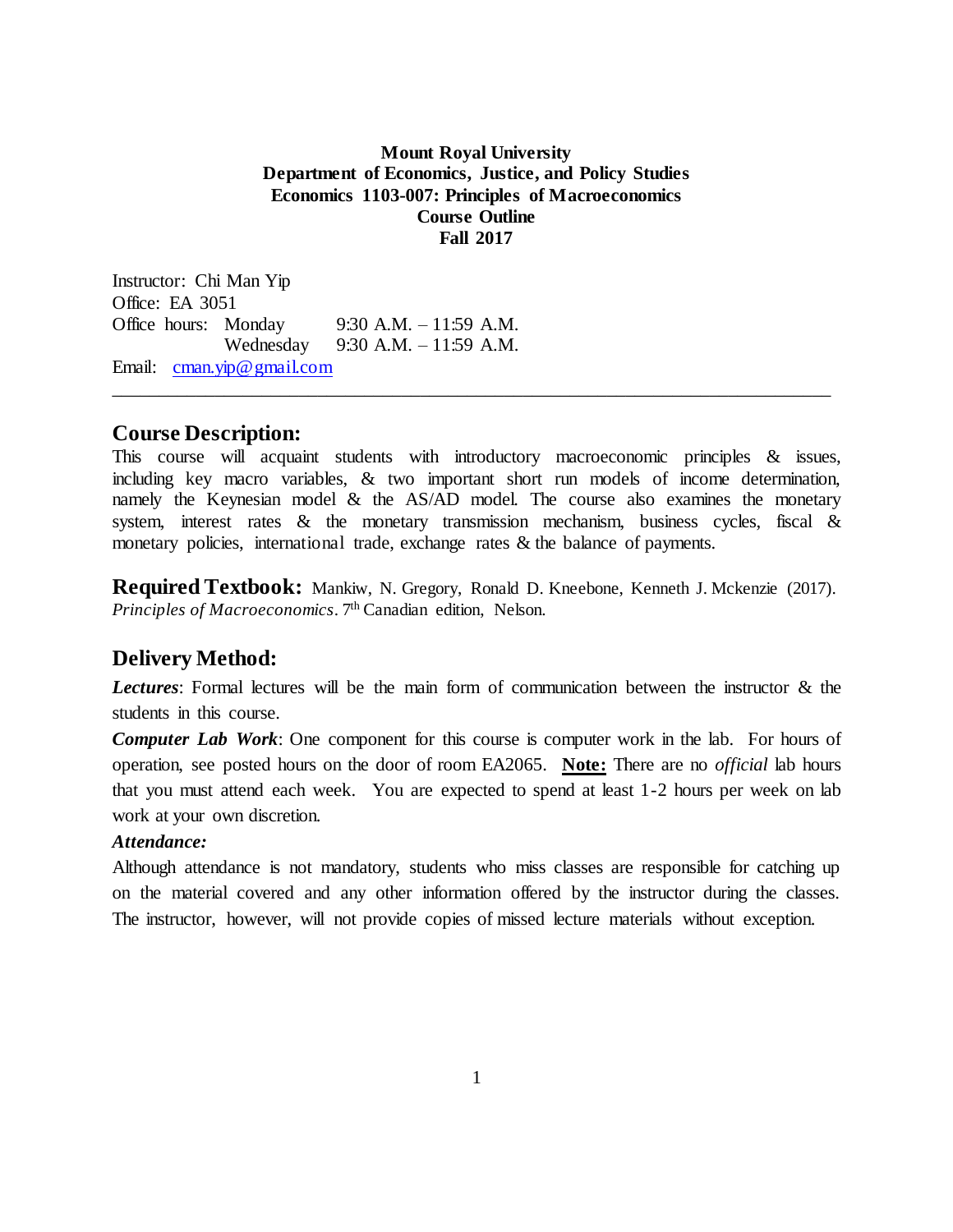## **Grading Scheme:**

The final course grade will be determined by one of the following schemes, whichever scheme gives the student the highest possible grade.

|                                     | Scheme 1 | Scheme 2 | Scheme 3 |
|-------------------------------------|----------|----------|----------|
| Maple Modules                       | 5%       | 5%       | 5%       |
| Maple Take-Home Test                | 15%      | 15%      | 15%      |
| The Highest Score in Quizzes        | 20%      | 30%      | 15%      |
| The Second Highest Score in Quizzes | 40%      | 0%       | 15%      |
| The Third Highest Score in Quizzes  | 0%       | 30%      | 0%       |
| Final Exam                          | 20%      | 20%      | 50%      |
| Total                               | 100%     | 100%     | 100%     |

Please note that all marks will not be posted on Blackboard due to the complexity of the grading scheme.

#### **5 Maple Modules:**

You will be given a series of 5 self-tests (modules) based on the mastery of learning principle using the *Maple* software. These 5 modules are worth 5% of your final mark (1 mark per module). Full marks will be awarded by passing with a 60% within the first three trials of each module. **An F grade for the course will be assigned if you have not submitted all 5 Maple Multiple Choice modules by December 11, 2017 (Monday) at 5 P.M.**

#### **1 Maple Take-Home Test:**

1 take-home test will be given & worth 15% of your final mark using the *Maple* software. On this assignment, you will be given data & questions by computer and will submit your answers on-line to the computer. **An F grade for the course will be assigned if you have not submitted the Maple take home test by December 11, 2017 (Monday) at 5 P.M.**

The lab room EA2065 is supervised by Mr. Berhanu (Berry) Kebede [\(bkebede@mtroyal.ca\)](mailto:bkebede@mtroyal.ca) and Ms. Judy Street (jstreet@mtroyal.ca). The phone number of the lab is (403)-440-6264.

#### **3 Quizzes & 1 Final Exam:**

3 quizzes will be written in class & will last 75 minutes.

**Coverage**: The quizzes will exclusively focus on all material covered in lecture (& required readings). The final examination is cumulative & will draw upon any materials covered during lecture (& required readings).

**Format**: The quizzes & final exam will consist of short answer questions (including math & graphing) and / or essay questions. There will be no multiple-choice questions.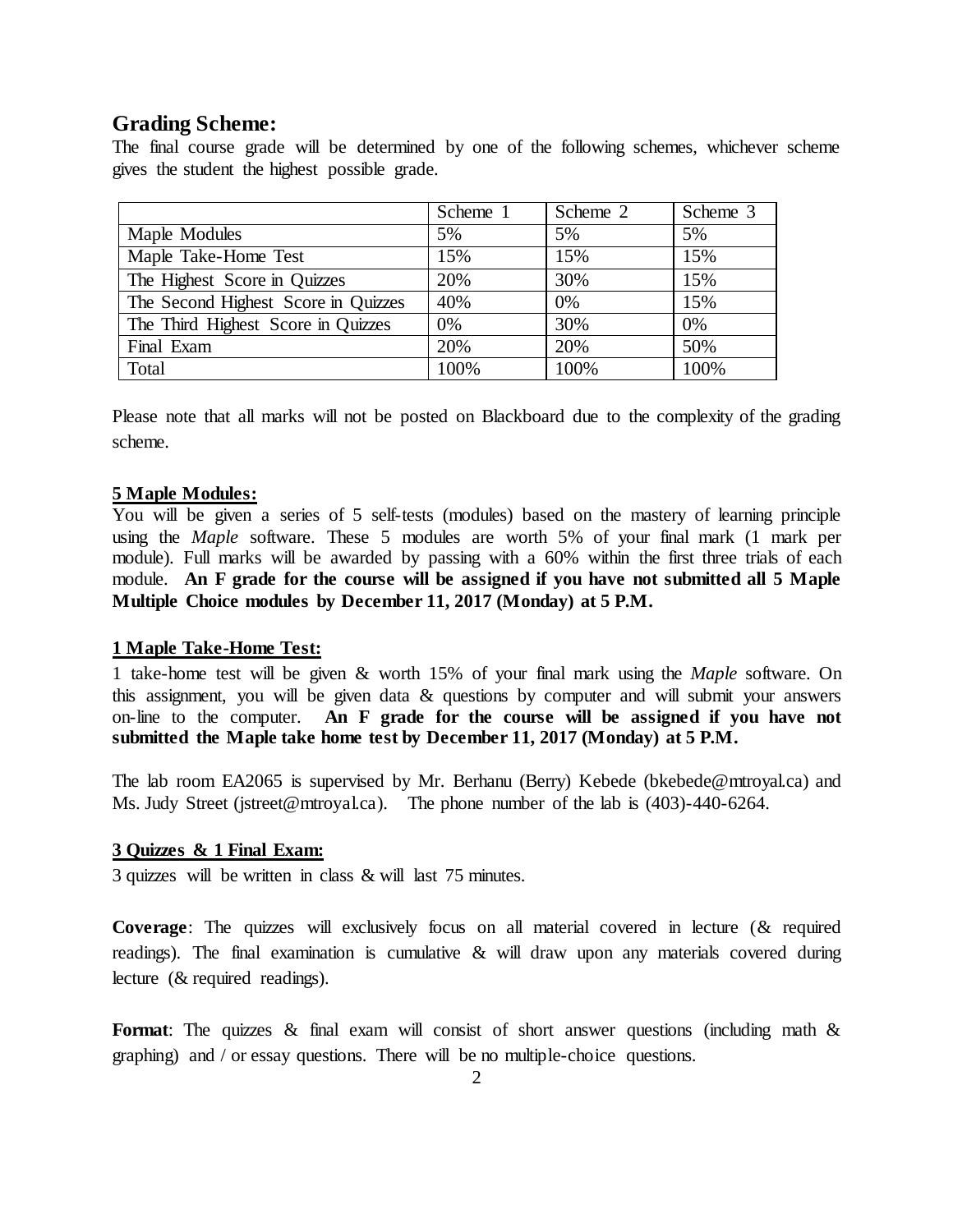**Schedule**: The final exam will be scheduled by the Registrar's Office during exam week & may be held during the day, at night, or on a weekend. The final exam period for Fall 2017 is December 13 – December 23, 2017. If you anticipate difficulty in attending the final exam due to employment or travel plans during this period, you should make arrangements early in the semester to ensure attendance at the exam. If you anticipate any difficulty in being able to attend the exam then withdrawal is advised. N**o make-up for the final exam** is available without exception.

#### **Passing Criteria:**

In order to pass the course, you must satisfy the following criteria:

- 1. Receive a letter grade higher than an F (see Mark Determination).
- 2. Complete the Maple modules and take-home test by the specified date.
- 3. Attend at least one of the three Quizzes on the scheduled day and time.

#### *Failure to complete the necessary criteria will result in a failing grade for the course.*

Mark Determination: The conversion of a percent to a letter grade is based upon the above weighing and is converted as follow:

| $A_+ = 95 - 100$ $B_+ = 77 - 79$ $C_+ = 67 - 69$ $D_+ = 55 - 59$ |  |
|------------------------------------------------------------------|--|
| $A = 85 - 94$ B = 73 - 76 C = 63 - 66 D = 50 - 54                |  |
| $A = 80 - 84$ $B = 70 - 72$ $C = 60 - 62$ $F = 0 - 49$           |  |

**Note:** *The last date to withdraw from any course at Mount Royal University with the official grade of 'W' is November 17, 2017.*